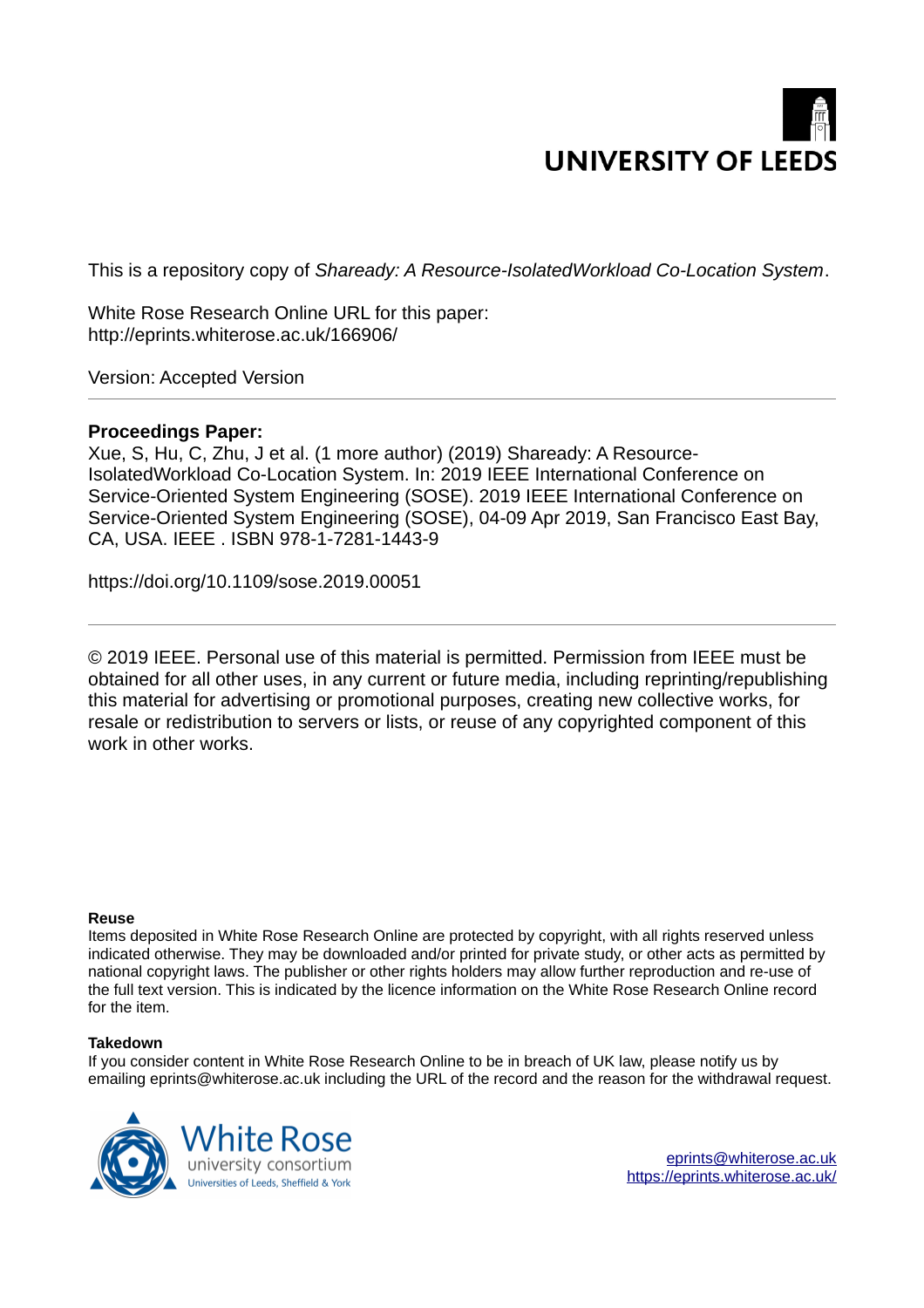# Shaready: a Resource-Isolated Workload Co-location System

Shiqing Xue<sup>12</sup>, Chunming Hu<sup>12</sup>, Jianyong Zhu<sup>12</sup>, Renyu Yang<sup>34∗</sup>

<sup>1</sup>*SKLSDE Lab, Beihang University, China*

<sup>2</sup>*Beijing Advanced Innovation Center for Big Data and Brain Computing (BDBC), China*

<sup>3</sup>*School of Computing, University of Leeds, UK*

<sup>4</sup>*Edgetic Ltd., UK*

{*xuesq, hucm, zhujy*}*@act.buaa.edu.cn ; r.yang1@leeds.ac.uk*

*Abstract*—Over a decade, cloud and subsequent joint cloud computing has been evolving into one of biggest disruptive technologies in modern digital age. The rapidly maturing cloud service and system management still heavily relies on virtualization which underpins Infrastructure as a Service (IaaS) to offer on-demand and low-cost computing services. Nevertheless datacenters still suffer from low utilization and resource imbalance. IaaS systems and their workloads, as legacy estates, are intricate to be migrated or re-planned, thereby increasing the complexity of utilization improvement. Arguably workload co-location of long-running applications encapsulated in virtual machines and latency-insensitive batch jobs is an alternative to improve overall resource utilization. However, guaranteeing the quality of long-running services is still challenging. In this context, we proposed an isolation-based cluster resource sharing system *Shaready* to enable workload co-residences. By means of global resource quota configuration and multi-resource isolation, long-running services in virtual machines can be prioritized with maximized resource provisioning. We implemented and validated it based on Openstack and Yarn clusters, and experiments demonstrate that system CPU and memory utilization can be improved by roughly 50% and 16.67% respectively on average with at most 7% performance degradation.

*Index Terms*—Cluster management, Co-location workloads, Resource isolation, Quality of service

## 1. Introduction

The next generation of information technology represented by cloud computing and big data has become the mainstream of today's IT infrastructure. The rapid development of cloud computing and big data has also become the core growth driver of the new generation Internet data center (IDC). At the same time, IDC's virtualization-based approach to resource allocation has many problems. Amazon, one of the world's largest cloud service providers, pointed out in 2015 that cloud server clusters are mostly idle, resulting in an average physical utilization of clusters below 20% [1]. Another study [2] observes that a fraction of Amazon EC2 virtual machines (VMs) show an average CPU utilization of 7% over one week. To improve resource utilization, data centers co-locate different workloads and it has become a common practice [3] [4]. Long-running services in virtual machines have high quality of service requirements. So we are willing to use workload co-location technique to improve resource utilization whilst guanrantee QoS of long-running services in the shared cluster.

In this paper we propose *Shaready*, a resource-isolated workload co-location system. An improved resource utilization is fulfilled by co-locating batch jobs, while QoS of longrunning services will be primarily prioritized. We leverage multi-dimensional resource isolation and real time resource monitoring to achieve resource re-usability and QoS control. Generic APIs are developed and provided to enable and simplify the integration of heterogeneous platforms. It is noteworthy that *Shaready* configures resources for colocated workloads dynamically by changing the resource quota for batch jobs during workloads execute. Experimental results show that compared with not using the system, *Shareday* can improved CPU and memory utilization by roughly 50% and 16.67% respectively on average with at most 7% performance degradation. The main contributions of this work are:

- We designed a resource-isolated workload colocation system and it can minimize the performance impact of batch jobs on long-running services. The management system can be easily deployed over multi-platforms and configures resources dynamically.
- The dynamic quota configuration is implemented through *Shaready* controller and resource isolation, by which we can dynamically change the resource quota for batch jobs during the workloads execute. Here, we used cgroup to manage cpu resources availability for batch jobs. As for memory resources isolation, we update the maximum amount of memory resources available to batch jobs through existing heartbeat mechanism, while reusing the dynamic thread monitoring technology.

<sup>.</sup> This work is supported by the National Key Research and Development Program (2016YFB1000503) and NSFC(61421003). Renyu Yang is the corresponding author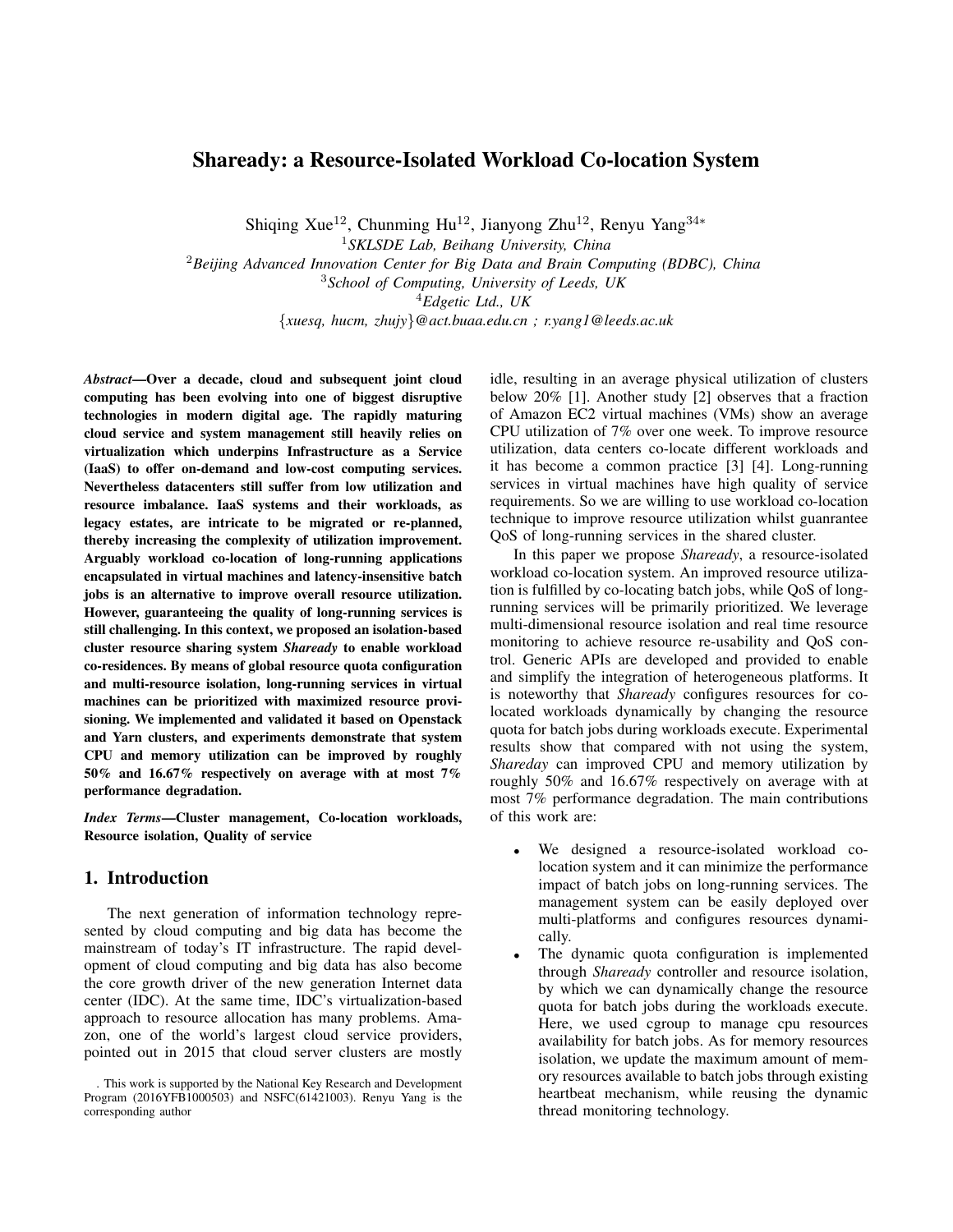Organization. We firstly outline the background and related work in Section 2. We present the objectives and core design overview in Section 3 before describing the involved key techniques in Section 4. The experiments are given in Section 5. We conclude our work in Section 6.

## 2. Background and Related Work

The rapid advancement of cloud computing brought unprecedented progresses by on-demand and elastic computing and business models. The shared resource pool is commonly adopted by cloud vendors to reduce monetary costs and lift the management flexibility. However, largescale IaaS systems severely suffer from low utilization and resource imbalance. For example, 30% of servers on average in the world are in a state where hardware resources are not being used effectively [5]. In general, the resources required for different types of workloads often differ. Different types of task loads, such as long-running applications, and batch jobs for massive data, have different characteristics and are typically implemented on different platforms. To a certain extent, physical cluster resources are not effectively utilized. Besides, different types of task loads have different degrees of dependence on different kinds of resources (CPU, memory, IO, etc.). As a result, traditional IDCs are underutilized with resources, which further aggravate such problems. From the trend of green IT, improvement for optimized computing power of IDCs, guaranteed quality of service and increased resource utilization is imperative. To wrap up, resource imbalance and low utilization are still challenging problems for cluster management systems in data centers, even in the joint cloud [6] and fog computing [7] environments.

Resource management systems have emerged to improve cluster resource allocation. Mesos [8], Yarn [9], Fuxi [10] and so on are the current mainstream resource management framework, and also the representative of the twotier scheduling system, they decouple the resource management module and the task scheduling module. Similar work includes: Sparrow [11], ROSE [12], etc. Unfortunately, most existing batch job schedulers are not well compatible with online systems running VM tasks and cannot flexibly isolate and limit task resources. For Borg [13], most longrunning applications run in containers instead of virtual machines. Facebook proposed Bistro [14] to replace the previously used Hadoop. Bistro is a scheduler that allows batch jobs to share clusters with online customer-facing workloads without harming the performance of either. Bistro treats large-scale data nodes as resource trees and organizes cluster resources hierarchically. In the production cluster resource configuration, Bistro adopts manual static configuration, which satisfies Facebook's demand for large-scale data processing tasks in production clusters. Static resource allocation cannot cope with the rapid change of resource usage, which does not meet our objectives. Besides, some IaaS systems, as legacy estates, are hard to be re-planned by new cluster management systems. Therefore, this paper we



Figure 1. System architecture

propose *Shaready*, a resource-isolated workload co-location system.

## 3. System Design

## 3.1. Objectives

The main purposes of *Shaready* can be summarized as follows:

Flexible deployment over existing platforms. IaaS systems are mostly intricate to be re-planned. Due to this reason, Shaready is designed to adapt and incorporate different platforms via generic service invocation interfaces without huge modifications of existing systems.

Dynamic resource configuration for improved resource utilization. The majority of existing systems adopt static and manual configuration, indicating the difficulties of dynamic resource tuning among different loads. Since resource usage may sharply fluctuate during the creation and migration of virtual machines, it is potential for other batch jobs to temporarily reuse the idle resources. The key thing for elastic resource sharing is the over-subscribed resource should be timely revoked without impacting the expected resource planning.

QoS guarantee for long-running services. Virtual machine services are representative of long-running and resource-sensitive workloads in cloud environment. Higher degree of resource sharing implies increased resource contention and performance interference. Therefore, guaranteeing the QoS of long-running services is the priority.

## 3.2. System Overview

Figure 1 discribes the system architechture, and each part of the system works asynchronously. In the central processing logic, the central resource scheduling module can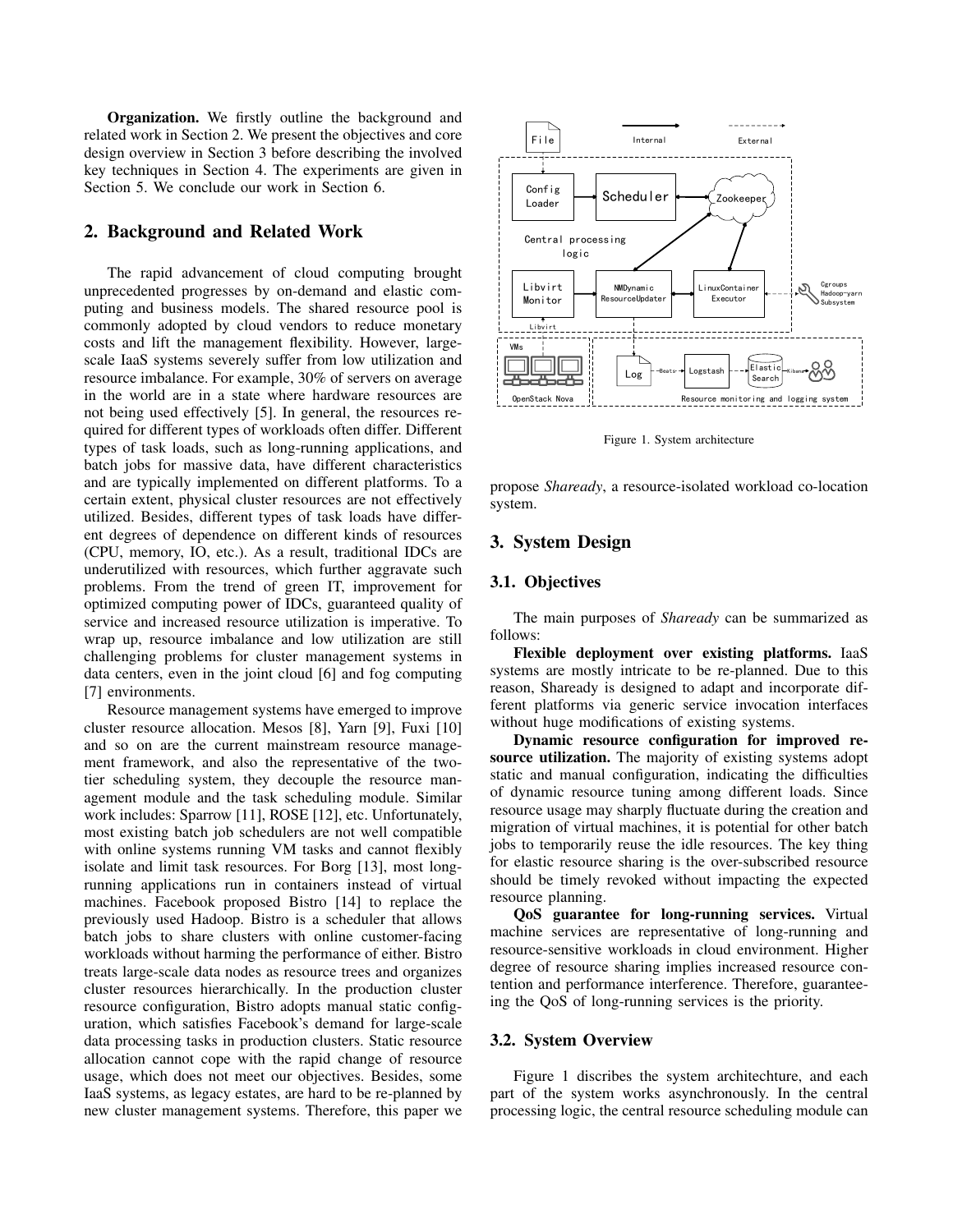sense the resource changes of the cluster and communicate with the global resource view maintained by Zookeeper in real time. The configuration loader avoids hard coding, facilitates the deployment of the system in different environments, and is able to set multiple operational strategies flexibly. Libvirt Monitor module is used to obtain the resource usage of the virtual machine in real time. Since the Libvirt API supports multiple virtualization technologies such as KVM, Xen, and Qemu, we use it to implement the module. Zookeeper maintains a global forest resource view to update the resource usage information uploaded by each node of the cluster. When the module gets the latest global resource view, it synchronizes information with the scheduler. The scheduler updates the scheduling result of each node to Zookeeper in real time. Each node obtains the target value from Zookeeper and adjusts its resource allocation. We use Logstash and ElasticSearch to collect resource logs. Kibana is responsible for displaying resource information in real time. Users can observe the resource changes of the cluster in real time through the Web UI. Restrictions on the use of multidimensional resources are implemented through cgroups technology.

## 4. Key Techniques

This section discusses the implementation details of the system. The core components include: 1) global configuration loader and resource scheduling; 2) dynamic resource isolation modules; 3) resource monitoring module. The global configuration gives the available resource information of nodes in a cluster and the control strategy for dynamic resource isolation. Once a deployment scheme is determined, the resource monitoring and isolation will work to guarantee the QoS of long-running services while there are batch jobs running at the same time. To ensure the consistency and high availability of clusters, we designed a resource forest module for distributed resource awareness, which will be introduced in the last part in this section.

#### 4.1. Global Configuration and Resource Partition

A global configuration ensure the co-residence of diverse frameworks (e.g., different legacy systems) properly. We adopt a two-tiered architecture: 1) A global scheduler (Level-0 controller) that manages the allocation quota among different computing frameworks and coordinates multiple resource scheduler at framework-specific level (Level-1 scheduler); 2) Framework level scheduler is responsible for the application-specific logics – managing the granted resources according to the global quota share and mapping waiting tasks to particular resources.

The sharing proportion is determined by the pre-defined policy and resource ratio that specifies the allowance that a specific framework can own. Different policies mainly represent different priorities of long-running services. Theoretically, the higher priority we set for long-running services, the stricter resource restrictions will be enforced on batch jobs. We also update the latest available resources by leveraging information provided by agents that are deployed on different machines.

## 4.2. Resource Isolation

By resource isolation technique, we can change the resource quota for batch job tasks dynamically during the workloads execute. For memory, resource reconfiguration signal is implemented based on heartbeat mechanism. Once the resources are insufficient, batch jobs will immediately trigger the event and be killed immediately. Nevertheless, CPU is an elastic resource which is more flexible, so we implemented CPU isolation mainly based on cgroups technology.

Memory Isolation. In order to avoid the interference of batch jobs on the operation of long-running services, the dynamic resource isolation module needs to limit the available resources of batch jobs in real time. In Yarn, the resource manager(RM) needs to determine whether the node's resources are sufficient to allocate the next container. The default resource calculation class *DefaultResourceCalculator* only consider the memory. That is, the only resource considered when the RM allocates a container to the node manager(NM) is whether the memory size is sufficient. Hadoop Yarn sets the maximum amount of physical memory resources of a node by changing the configuration file. The disadvantage of this configuration is that if you want to limit the resource consumption of batch jobs, you must restart the entire Hadoop platform. In order to achieve dynamic resource isolation, we implemented a dynamic adjustment module for memory resources in Hadoop Yarn.

The RM runs on a designated machine, allocating resources between competing applications. Multiple RMs can be launched for high availability, but only one is the primary RM. The NM periodically reports the status to the RM, which stores it as a cluster status. To achieve scalability, communication between RM and NM is based on a heartbeat mechanism. We put the NM resource update into every heartbeat. RM will change the available resource for each node after receiving its heartbeat, so that resources may not be allocated for new container for lack of resources. This process can be executed continuously while Hadoop Yarn still works. Once the resources are insufficient, the container will immediately trigger the event and be killed immediately.

CPU Isolation and Throtting. Unlike memory, the CPU is an elastic resource. That is, the task generally extends the makespan because of the limitation of the CPU, but it will not be killed immediately. In our system, the CPU limit for a specific task is implemented by cgroup, and its strategy can be expressed by the following formula.

$$
N = CFS_{quota}/CFS_{period}
$$
 (1)

N represents the number of cores the task can use. By adjusting the ratio of the formula, we can limit the overall CPU usage of the task. It should be noted that for multi-core CPUs, only such restrictions cannot prevent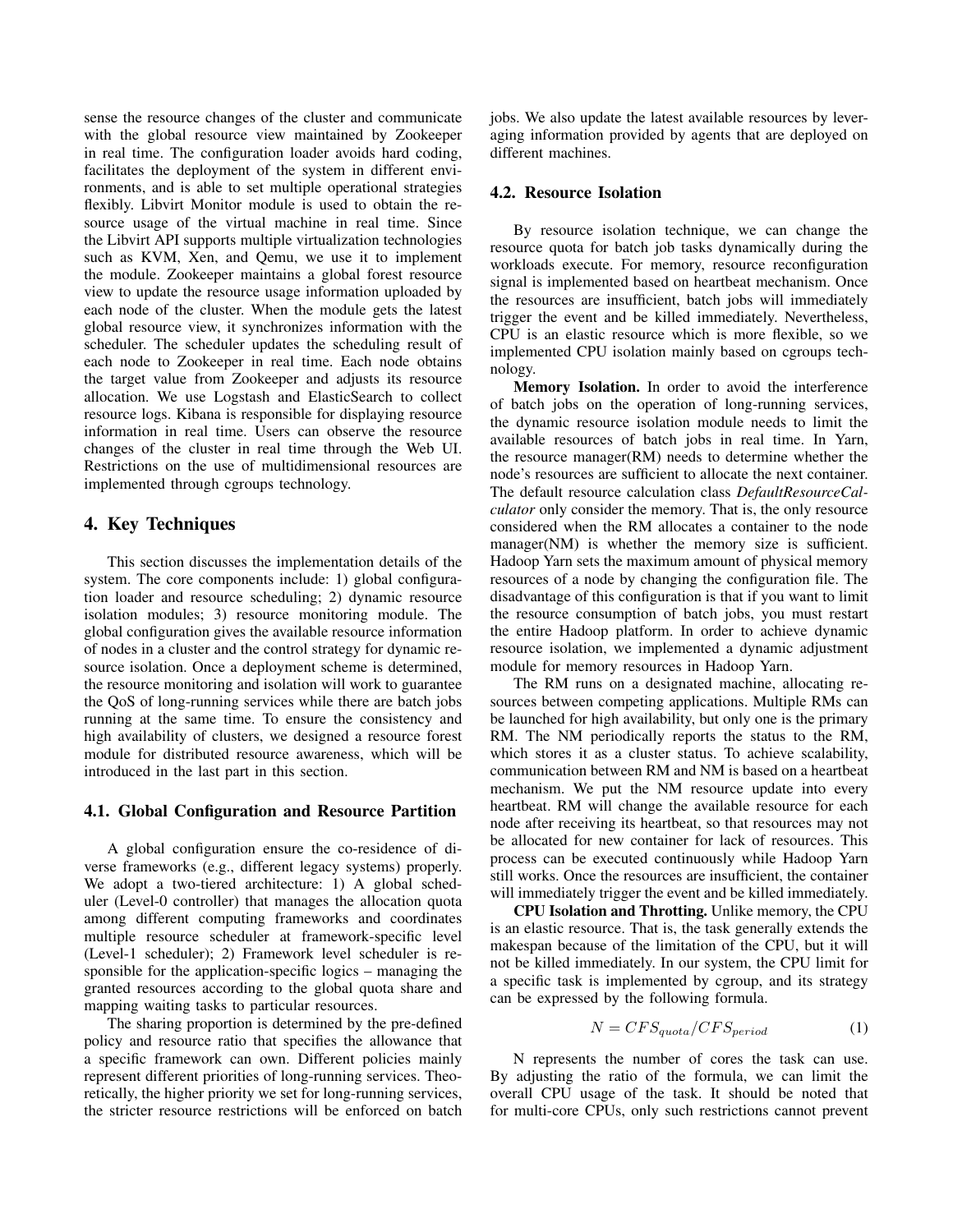| Algorithm 1: getDomainMemoryStat |                                                             |  |  |  |
|----------------------------------|-------------------------------------------------------------|--|--|--|
| Input: conn                      |                                                             |  |  |  |
| Output: RSS <sub>Memory</sub>    |                                                             |  |  |  |
| 1                                | $RSS_{Memory} \leftarrow 0, i \leftarrow 0$                 |  |  |  |
| 2                                | for id in listDomains(conn) do                              |  |  |  |
| 3                                | $dom = domainLookupBvID(id)$                                |  |  |  |
| 4                                | $MemStats$ = virDomainMemoryStat(VIR DOMAIN MEMORY STAT NR) |  |  |  |
| 5                                | <b>for</b> <i>i</i> in LengthOf(MemStats[1)                 |  |  |  |
| 6                                | if $MemStats[]tag = VIR DOMAIN MEMORY STATE RSS then$       |  |  |  |
| 7                                | $RSS_{Memory} = RSS_{Memory} + MemStats[]$ .value           |  |  |  |
| 8                                | end                                                         |  |  |  |
| 9                                | end                                                         |  |  |  |
| 10                               | return $RSS_{Memory}$                                       |  |  |  |

Figure 2. Pseudo code for obtaining VM memory resources



Figure 3. Logging and Monitoring

the load balancing operation of the Linux kernel. In this case, processes will run on all processor cores. Cgroups can provide kernel bindings to avoid the load balancing process caused by frequent multi-core scheduling. In our implementation, specific tasks are not bound to specific CPU cores by default for better performance.

#### 4.3. Dynamic Resource Monitoring

This section corresponds to the Libvirt Monitor component depicted in Figure 1. To prioritize the performance of long-running applications, we need to recap the upper bound of available resource that Hadoop Yarn can use according to the resources occupied by virtual machines. Therefore, it is a key challenge to timely and accurately monitor occupied resources by virtual machines, particularly when a new virtual machine is launched or load bursting manifests (often accompanied with an non-negligible increase of resource utilization).

In the remaining section, we take memory and CPU resource collection as an example to demonstrate the relevant core idea. Due to libvirt can be adopted into different



Figure 4. Global forest resource view

hypervisors, the proposed monitoring mechanism can be easily generalized.

Minitoring. Figure 2 describes a pseudo code to obtain the memory resources. Specifically, the conn represents the connection established with the hypervisor. The  $RSS_{Memory}$  represents the host memory usage. The basic flow of the program is to first get a list of virtual machine ids running on the entire machine, and then use the loop to read the RSS memory information of each virtual machine. By accumulating these values, we can get the total memory occupied by the virtual machine task on the current machine.

Libvirt does not provide a function to calculate the CPU usage of the virtual machine, so here we have to calculate it indirectly by the relationship between CPU time and CPU usage.

$$
cpu_{usage} = \frac{cputime_{end} - cputime_{begin} \times 100\% \quad (2)
$$
  

$$
realtime_{end} - realtime_{begin}
$$

In order to get a time difference, we generally need to let the program wait for a cycle time, after which we can get the CPU utilization according to formula 2. *Cputime* refers to the CPU time occupied by a virtual machine process, which is an absolute value. We need to calculate the difference and divide by the difference between the real time, which is the CPU usage of the virtual machine during this time. It should be noted that for multi-core CPUs, the value calculated at this time will be greater than 1.

Logging System and Resource Visualization. The logging system and resource visualization module is shown in figure 3. We need to fetch information from two sources. One is the system metric information, such as the overall usage of the CPU and memory, using Metricbeat to collect data. The other is information from log files, such as monitoring information about virtual machine resources. Information from files needs to be formatted by Logstash. All information is then aggregated into the ES database and resource visualization is done through Kibana.

#### 4.4. Global Forest Resource View

The cluster resource information stores in log files by resource monitoring module. In order to obtain detailed resource information of each node and complete resource isolation in real time. We design the global forest resource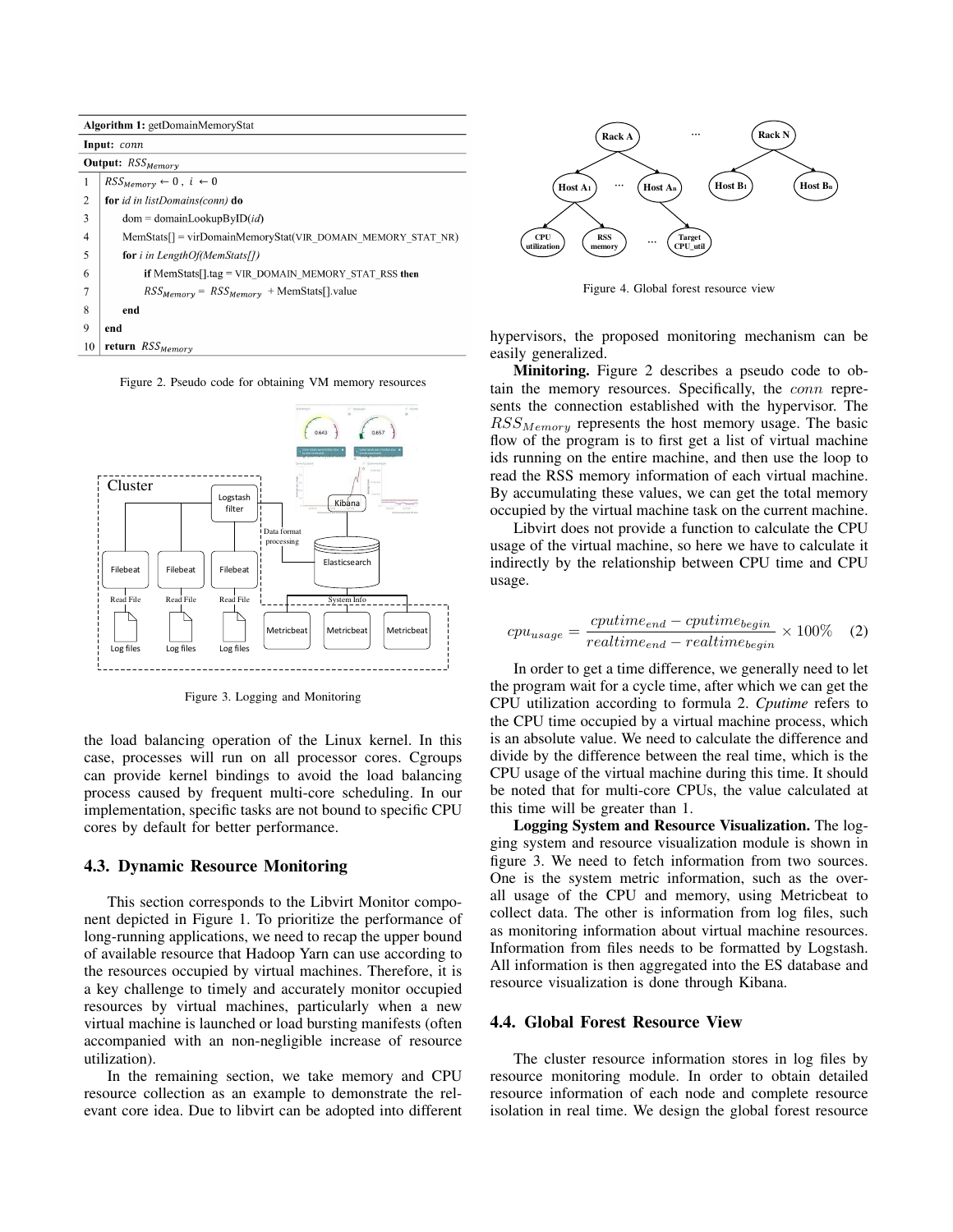

Figure 5. Overall resource utilization in OT/MT/MTS cases

view, by which node status can be read and written at high speed and has high availability in clusters.

The global resource view of the cluster is established through Zookeeper. Figure 4 shows how the resource tree is built. The resource view presents a tree structure that records information including the rack number, host name, and resource information. The advantage of using Zookeeper is that high availability effectively avoids single points of failure, consistent performance of resource information and good read and write performance. The information of the child nodes of each host includes resource information of multiple dimensions on the current node and target resource values written by the scheduling module. The daemon running on the node completes the information interaction with the global resource view.

## 5. Evaluation

Environment Setup. To evaluate the performance of our system, we validated it on a minicluster with eight physical nodes. Each node has a 8 cores CPU @2.20GHz, 16GB memory and a 100GB disk running Ubuntu 14.04.5 LTS 64-bit system. Clusters are deployed with Openstack and Hadoop.

Metrics. The experiments will be performed upon three cases: 1) OT (Only long-running applications). Only a certain number of virtual machines are running in the cluster, and the virtual machine runs a typical long-running workload. 2) MT (Co-located mixed workloads without Shaready). We mix the virtual machine submissions and MapReduce batch jobs without running the system and same load inside the virtual machine. 3) MTS (Co-located mixed workloads with Shaready). Enable the system while colocated workloads are running.

Workloads. In our environment, three virtual machine instances are running on this node. Each instance has 512M of memory, a virtual core and 5GB disks, and is launched with *Ubuntu 12.04 cloud amd64 image*. Two of the three instances performed standard tests of *Tpcc-mysql*, simulating the actual access and database operations as a long-running application in the experimental scenario. During this time we submitted MapReduce batch jobs to the cluster. The batch jobs include WordCount and Monte Carlo methods for calculating pi.

#### 5.1. Efficiency: Resource Utilization

Firstly, we collected the CPU and memory in three cases to validate the effective improvement of resource utilization of *Shaready*. Figure 5 (a) and (b) are the real-time usage curves of node memory, and (c) (d) correspond to CPU usage. As shown in figure 5 (a), memory utilization kept stably at about 60% in OT case. We evaluated memory utilization in MT and MTS cases as shown in Figure 5 (b). In MT case, peak utilization can reach 80% while memory utilization fluctuates greatly. In MTS case, the average utilization can reach about 70% with minor fluctuations because of the dynamic resource isolation. Figure 5 (c) is the CPU usage in OT case, in which CPU utilization kept stably at about 20%. In figure 5 (d), it is observable that CPU utilization can reach 30% on average and 40% at certain time in MTS case. However, in MT case, CPU utilization can even reach higher, which means a better resource utilization, but the fluctuations will seriously affect the quality of long-running services. We will discuss this case in section 5.2.

In summary, *Shaready* increased the memory utilization by about 16.67% (60% to 70%). For CPU usage, *Shaready* was able to achieve a 50% CPU increment, with the average cluster CPU utilization increasing from 20% to 30% compared with not using co-location technique. Peak value can even achieve a 100% increment (20% to 40%).

#### 5.2. Effectiveness: Performance

Both MT and MTS can bring an increase in resource utilization, which is in line with our expectations, but the impact of MT and MTS on the quality of service for long-running services varies widely. TPCC-mysql defines multiple types of services, and we measure the quality of long-running services through makespan. At the same time, we compare the performance score of the machine in the case of MT/MTS to measure the system's performance.